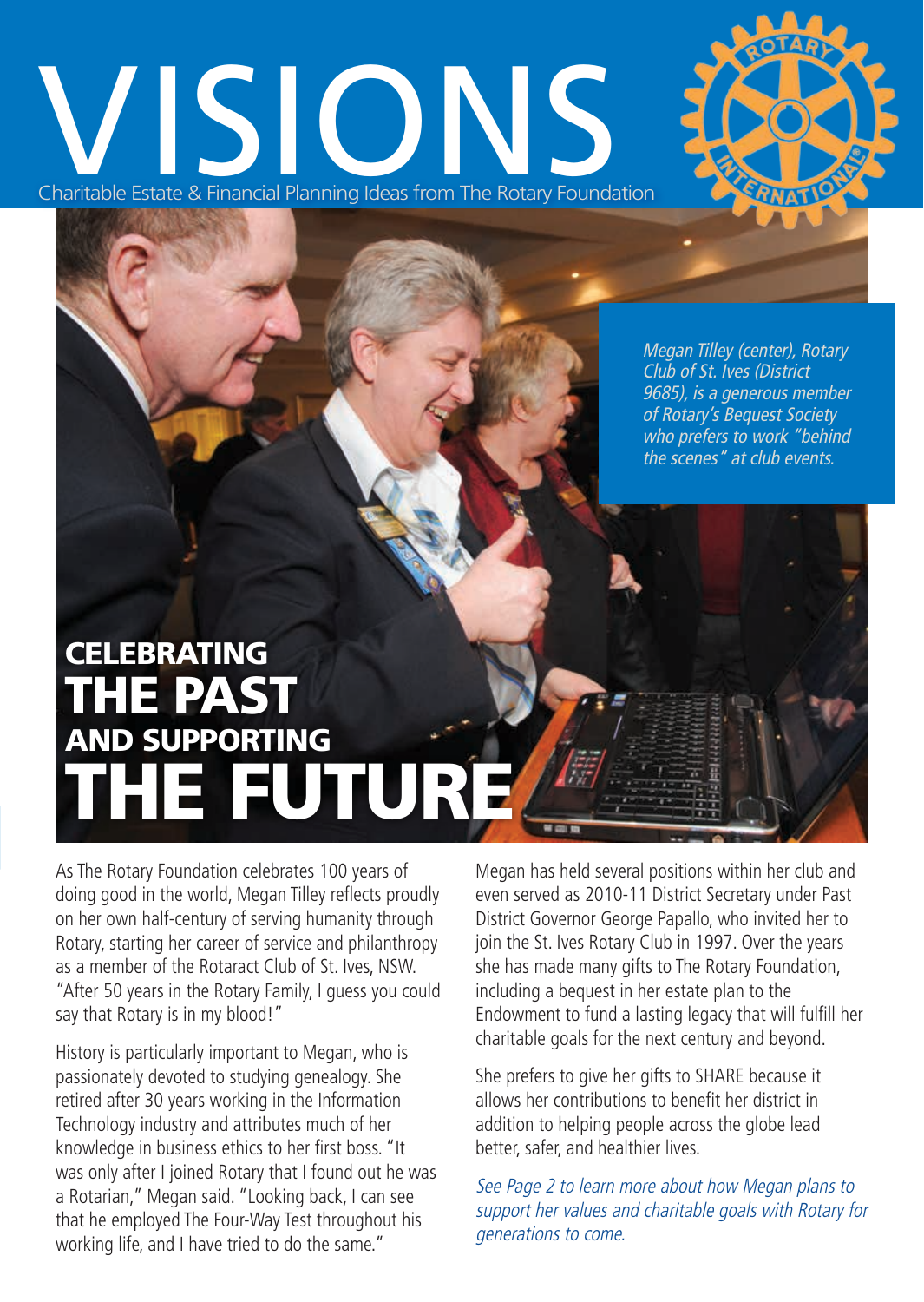### 10 THINGS *YOU CAN DO* TODAY

- 1. Prepare a will. Without one, you lose control of the assets you worked a lifetime to acquire.
- **2.** Leave a gift in your will for The Rotary Foundation of Rotary International.
- **3.** Leave a specific dollar amount or a percentage of your estate. The provision can be part of a new will or added to your existing will as a codicil.
- 4. Ensure that your annual support continues automatically over the next century and beyond by making a bequest to The Rotary Foundation equal to 25 times your usual annual contribution. (You can provide US\$1,000 in annual support forever by making an estate gift of approximately US \$25,000.)
- **5.** Name The Rotary Foundation of Rotary International as the beneficiary of your superannuation plan.
- **6.** Name The Rotary Foundation of Rotary International as the beneficiary of an existing life insurance policy.
- 7. Honor the memory of deceased loved ones with memorial gifts.
- 8. Encourage family members and Rotary friends to leave gifts in their wills.
- **9.** Ask your financial advisors to include charitable giving to The Rotary Foundation of Rotary International in their counsel to other clients.
- **10.** Lead by example by being recognised as a benefactor or Bequest Society member at your club or district meetings.



## A GIFT THAT KEEPS ON GIVING

continued from Page 1

"I find it much easier to track the impact of my donations as I can see results in the district grant activity," said Megan.

"I also know that the administrative overhead is one of the lowest in all charitable organisations, so I know that the maximum amount of my donation is used and not hived off to cover administration expenses."

Focusing her giving on The Rotary Foundation has made it easier for Megan to achieve her philanthropic goals. "By reducing the number of charitable organisations I donate to, I have an easier time ensuring the maximum donation to an organisation that will use my donation well."

Megan has built her legacy on gifts that will grow over time through Rotary's Endowment, providing continual funding for the programs and services she has seen improve lives locally and all over the world. "I wanted my estate to continue to provide for the community when I was gone. What better way than to establish a bequest to do so!"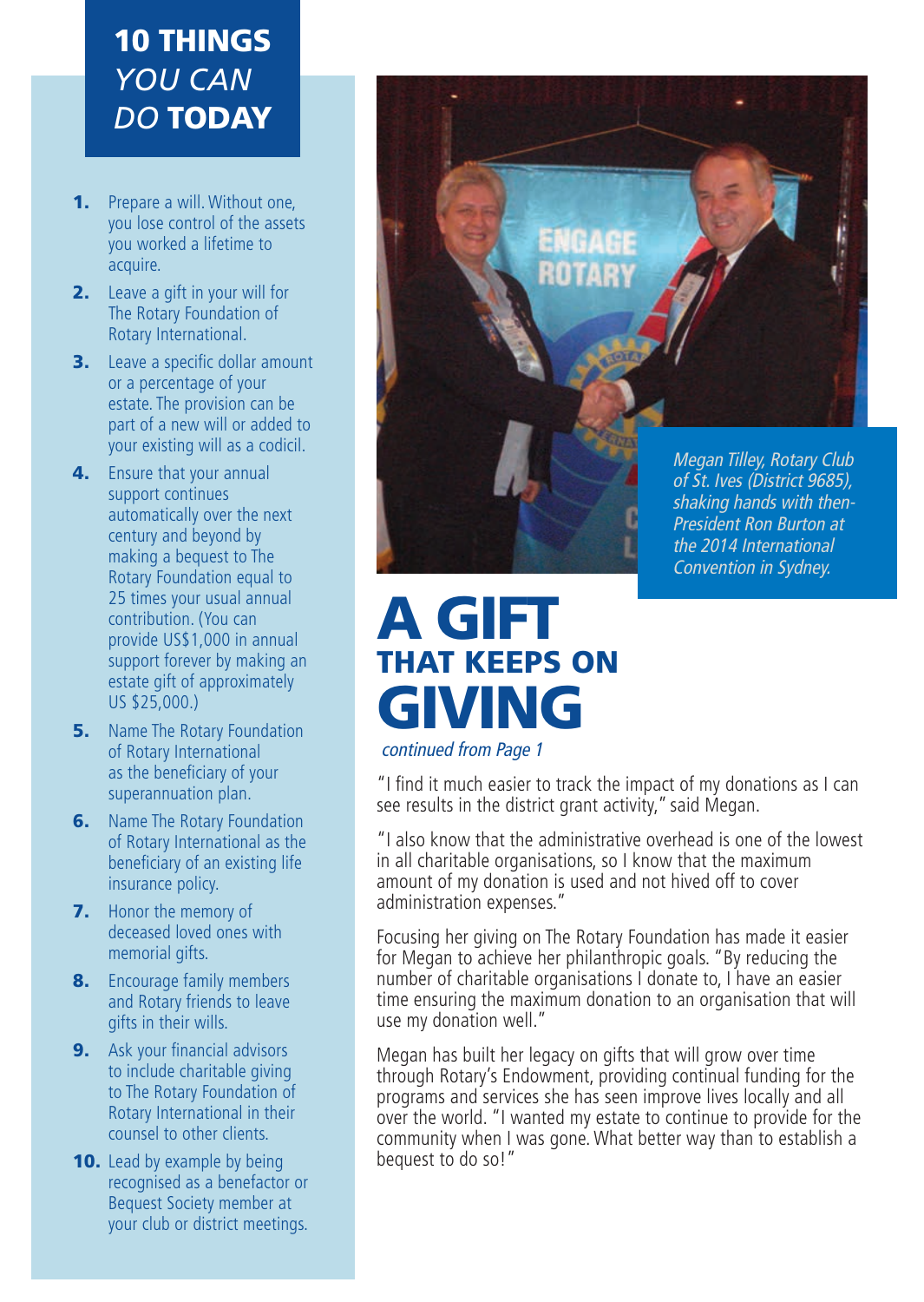Students at recess at Lavena Parrotfish Kindergarten on Taveuni Island in Fiji. Rotary clubs in Australia and New Zealand worked with the Rotary Club of Taveuni Island, Cakaudrove, Fiji, to furnish this school.

WHAT IS

YOUR

Outright gifts to the Annual Fund from your credit card or direct from your bank account strengthen Rotary programs each year. A planned gift to The Rotary Foundation from your savings or an estate plan will support these programs forever.

LEGACY?

Your generosity will continue to provide, year after year, and will ensure that future generations of Rotarians have the support they need to carry on your legacy.

Special naming opportunities are available for endowed and term gifts to recognise the donor or a loved one at the US \$25,000 level.

Learn more about special recognition opportunities on the next page.



The Rotary Club of Freshwater Bay (District 9455) share their passion for science by providing classrooms in Western Australia with microscopes to help students learn about plant structure and soil composition.